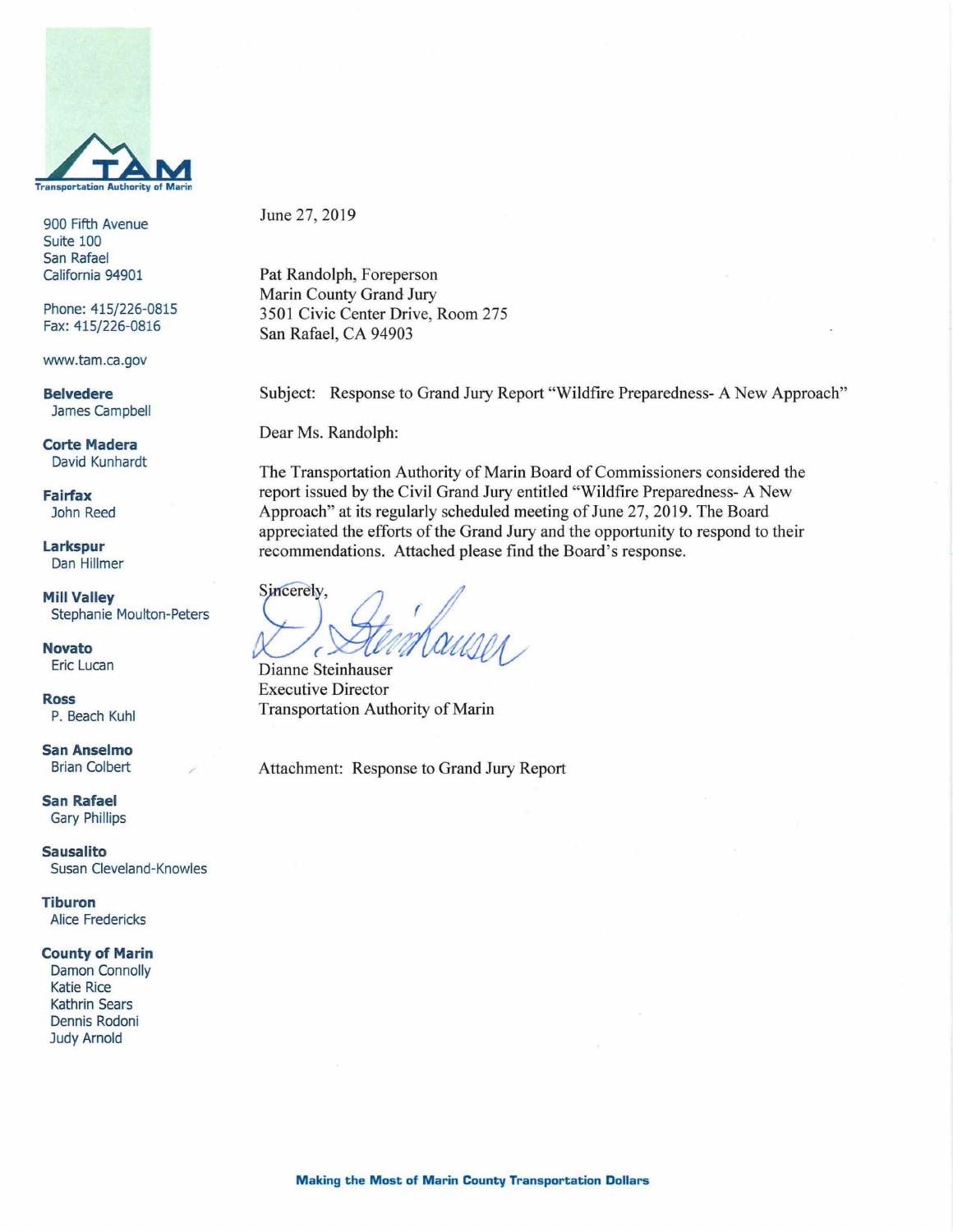### **RESPONSE TO GRAND JURY REPORT**

**Report Title:** Wildfire Preparedness — A New Approach

**Report Date:** April 18, 2019

**Agenda Date:** June 27, 2019

**Response by:** Transportation Authority of Marin (TAM)

### **RECOMMENDATIONS**

**R9. Evacuations — Research, develop, and publish plans for the mass movement of populations along designated evacuation routes.** 

**Response:** R9. The devastating wildfires of the past few years have been a wakeup call that disaster preparedness is a topic that must be addressed. The April 18 Grand Jury Report estimates where deficiencies exist and the desired outcome for the residents and visitors in Marin County. The report also points out difficulties associated with the large number of public agencies involved.

The Marin County Office of Emergency Services is responsible for countywide emergency planning. The Marin County Office of Emergency Services (OES) provides the backbone operations and planning for the Marin Emergency Operations Center, EOC, before, during, and after an emergency. The mission of the OES is to lead efforts to prepare for, mitigate, respond to, and recover from disasters. The EOC consists of the staffing deemed necessary to fully respond to a declared emergency.

When fully activated, the Marin County EOC consists of designated personnel skilled in emergency management, public safety, fire, public works, transportation, and human services, at a minimum The Transportation Authority of Marin (TAM) was formed under PUC Code Division 19, Section 18000 et seq. and evacuation planning is not part of TAM's statutory roles and responsibilities. Furthermore, neither TAM's 2010 voter-approved \$10 vehicle registration fee program or the recent November 2018 voter approved  $\frac{1}{2}$  cent transportation sales tax plan includes emergence evacuation planning as a mission of TAM.

## **R10. Evacuations — Give the highest priority to mitigating known choke points and to maximizing the capacity of existing evacuation routes.**

**Response:** R10. The geography of Marin makes it difficult to move large numbers of vehicles at the same time. Some residences are built in valleys and on hillsides with narrow roads and limited access points. Everyday traffic around schools is a perfect example of the restricted capacity of local roadways; with even limited traffic increases associated with school drop-off the roads became almost gridlocked.

The responsibility for local roads lies with the local cities/towns and the county. TAM works closely with all public work agencies throughout the County and helps in funding capital improvement projects. Major points of congestion are constantly being improved through these capital improvement projects. Vehicle capacity is one of many elements that are involved in capital improvements. Multi-modal access and safety are also important elements of capital projects and can create improved capacity for nonvehicular travel.